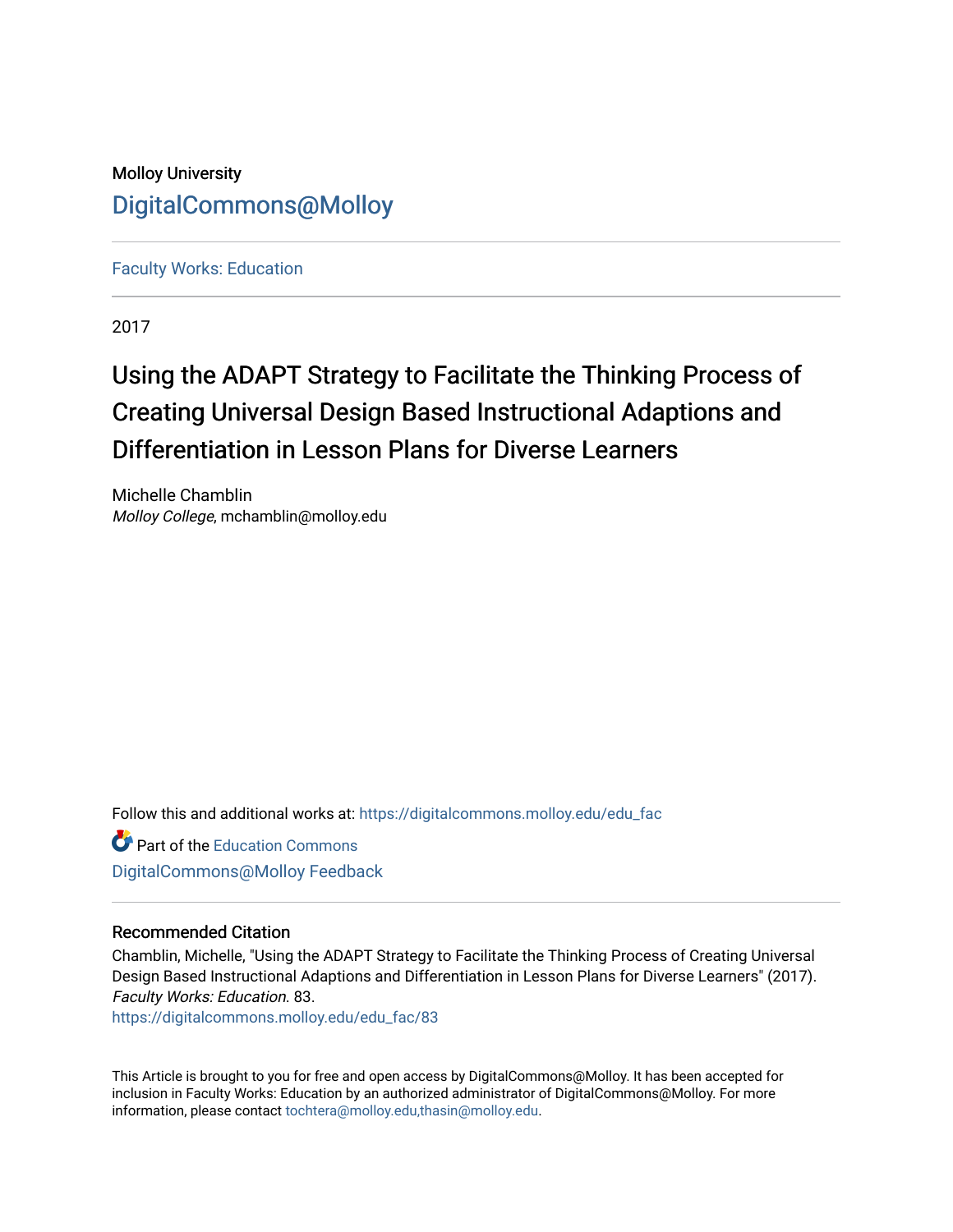

# **Using the ADAPT Strategy to Facilitate the Thinking Process of Creating Universal Design Based Instructional Adaptions and Differentiation in Lesson Plans for Diverse Learners**

# **Michelle Chamblin**

Molloy College Kellenberg Building, Rockville Centre, NY, USA Email: mchamblin@molloy.edu

How to cite this paper: Chamblin, M. (2017) Using the ADAPT Strategy to Facilitate the Thinking Process of Creating Universal Design Based Instructional Adaptions and Differentiation in Lesson Plans for Diverse Learners. Open Access Library Journal, 4: e3585.

<https://doi.org/10.4236/oalib.1103585>

Received: April 7, 2017 Accepted: May 13, 2017 Published: May 16, 2017

Copyright © 2017 by author and Open Access Library Inc. This work is licensed under the Creative Commons Attribution International License (CC BY 4.0). <http://creativecommons.org/licenses/by/4.0/>



Open Access

#### **Abstract**

The effects of a learning strategy to prompt deeper thinking and the incorporation of more UDL instructional differentiations and adaptions in the lesson plans by pre service and early career teachers were examined. Class 1 (control) received a 2.5 hour lecture with guided practice about Universal Design for Learning. Class 2 (experimental) received a 2.5 lecture with guided practice about Universal Design for Learning with the ADAPT Strategy incorporated. A modeled thinking process of the ADAPT strategy was provided. The participants' (n = 43) application of Universal Design strategies to adapt lesson plans for diverse learners was compared using a rubric. Three lesson plans for each participant was collected for both Class 1 and Class 2. The first lesson plan was collected in the beginning of the course prior to instruction; the second, after the 2.5 lecture with guided practice for Class 1 (control) and the UDL training with the ADAPT strategy for Class 2 (experimental). The third lesson plan was collected four weeks after for both Class 1 and 2 as a second posttest. Class 2 (experimental) employed more UDL strategies and scored significantly higher than Class 1 (control) on the second and final lesson plan. Moreover, Class 2 participants had adaptions which were well connected to the lesson, evidenced by explicit explanations of where, when and why the adaption would be used. Additionally, more evidences of tying the lesson to the learners in the case study were noted. The results suggest that experience in thinking about "how" to create adaptions may be a necessary opportunity required by pre-service and early career teachers to practice differentiating instruction and making adaptation.

#### **Subject Areas**

Education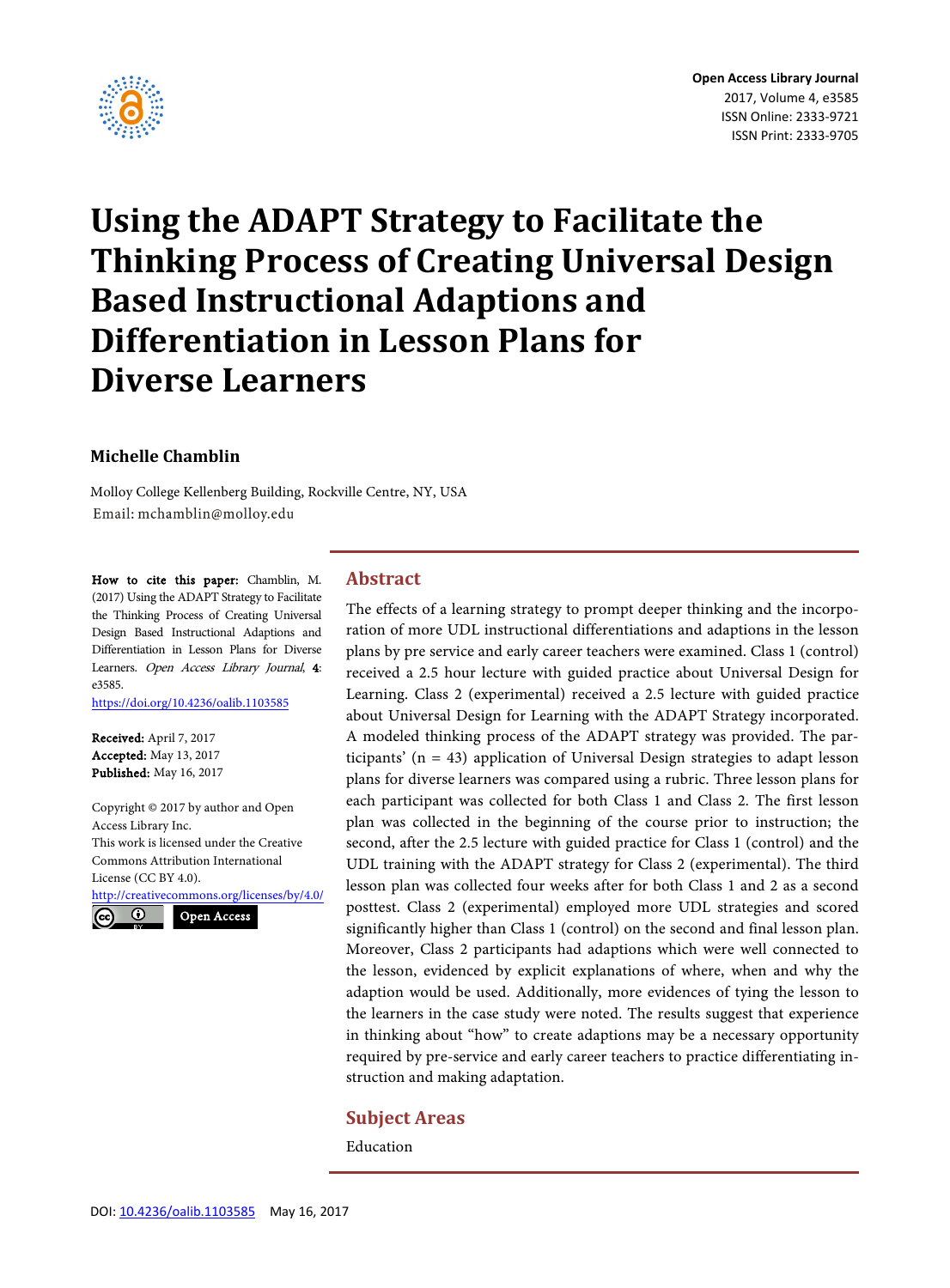#### **Keywords**

Special Education, Students with Disabilities, Adaptions, Modifications, Instructional Strategies, Inclusion, Learning Strategies, General Education, Teacher Learning, Universal Design for Learning, Lesson Plans

#### **1. Introduction**

Adapting instruction is the hallmark of effective instruction and visceral for students with disabilities who are in inclusive settings (Janney & Snell 2000 [\[1\];](#page-13-0) Breitfelder 2008 [\[2\];](#page-13-1) National Center for Children with Disabilities [\[3\]\)](#page-13-2). Without effective adaptions, students with disabilities are not able to access the curriculum, the learning targets or the knowledge they will need to be informed citizens (Fuchs, Fuchs, Hamlett, Phillips and Karns 1995 [\[4\]\)](#page-13-3). As the number of students with disabilities increases in inclusive settings, their representation in high stakes assessments used to inform educational practices is also on the rise (National Council on Disability [\[5\];](#page-14-0) National Center for Education Statistics [\[6\]\)](#page-14-1). These students and their families are major stake holders in a system which is addressing their education needs in the least restrictive environment. This shift in paradigm is quite different from the historical perspective in which students with special needs were taught mostly in segregated classrooms, only exposed to specialized curriculum and not an integral part of the school culture (Lee, Amos, Gragoudas, Lee, Shogren, Theoharis and Wehmeyer 2006 [\[7\]\)](#page-14-2). Now that there is a push towards inclusion, all teachers need to know how to adapt instruction for students with disabilities. Moreover, they need to know how to make adaptions that matter which are instructional adaptions that are meaningful and support the learner in the general education curriculum.

Yet research shows that pre-service and novice teachers are not fully developed in this area (Ko 2012 [\[8\];](#page-14-3) Beyer and Davis 2009 [\[9\];](#page-14-4) Chesley and Jordan 2012  $[10]$ ; Dee 2011  $[11]$ ). These teachers tend to develop adaptions which are disconnected to the lesson, not implemented with ease and teachers couldn't connect the adaption to the student's needs or Individual Education Program Goals (Kurth and Keegan 2012 [\[12\]\)](#page-14-7). In some of these same studies, authors concluded that veteran teachers provided adaptions that were effective and from their experiences they had learned how to make these adaptions. Learning how to make effective adaptions was not a result of their pre-service education (Scott, Vitale & Masten 1998 [\[13\]\)](#page-14-8). This raises the question of how pre-service teachers are prepared to create adaptions in their pre-service training.

#### **2. Purpose of Study**

#### **2.1. More Focus on How Rather Than What**

With a wealth of information concerning students with disabilities, why is it that pre-service and early career teachers are not developed in this area? There is a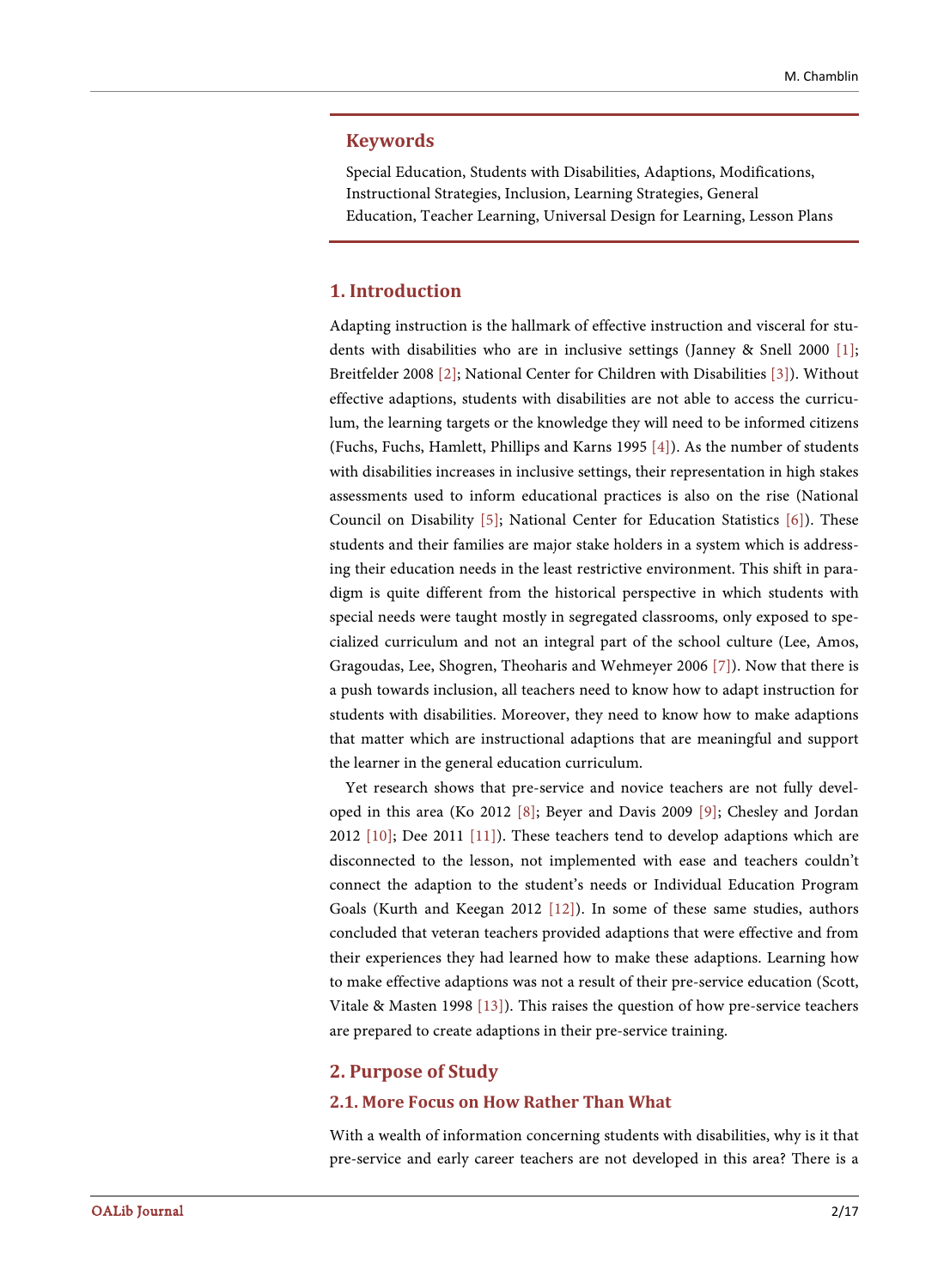wealth of information concerning making adaptions for students with disabilities. However, this information is mostly concerned with what an adaption can be but not how to make an adaption (Salend 2005 [\[14\]\)](#page-14-9). The lack of representation in the research as to how teachers move through a lesson and make decisions, may speak to the issue. It is easy to list what an adaption should be, for example, enlarging print or allowing for extra time to process information, however, it is more difficult to explain how to go through a lesson step by step to find those areas which need to be adapted, where to implement the adaption and steps for evaluating the effectiveness of the adaption. For experienced teachers, this process becomes precise as a result of practice and the necessity to adapt for students daily. Yet, the pre-service and novice teacher also needs to learn this process and it is hypothesized in this paper that the modeling of this thinking can be reduced into a strategy, so that this process is teachable.

#### **2.2. Background Arguments Supporting the Need for "How"**

There is a plethora of information that explore what (Schiering, Bogner, and Buli-Holmberg 2011 [\[15\]\)](#page-14-10) an adaption is and lists that suggest what you can do for students, by disability category. However, there is a lack on how to make an instructional adaption. In other words, there is a need to explain and model the thinking process of how to engage in the making of instructional adaption for students with disabilities and incorporating those adaptions into the lesson. By learning how to engage in this process, teachers can adopt this practice which will aid in the development of adaptions that are relevant, enhance student learning outcomes and maintain student engagement in instruction.

To further illustrate this point, if one was to search adaptions for students with Emotional Behavioral disorders (ED), you may find suggestions such as the following found at A Child with Needs [\[16\]:](#page-14-11)

- Set up goals that increase at social interactions
- Use role-playing situations in instruction
- Create seating arrangements to encourage social interaction.
- Include students with EBD in the planning process of the IEP.
- Discuss I.E.P. goals with the student
- Set up personalized goals and strategies
- Children with Emotional Behavior Disorders may present extra challenges to his/her caregiver in forms of outbursts and disobedience. The caregiver cannot give into this as it only validates the child's behavior. Instead caregiver needs to challenge students to keep them learning new skills

These are just a few of the many suggestion of what can be done but understanding how to incorporate this into instruction is a more involved process.

This can also be the case for Learning Disabilities and many students with disability receive their education in inclusive settings. The novice teacher will find many suggestions of what he can do, for example, the National Center for Learning Disabilities [\[17\]](#page-14-12) recommends the following which is found on their website:

• Presentation: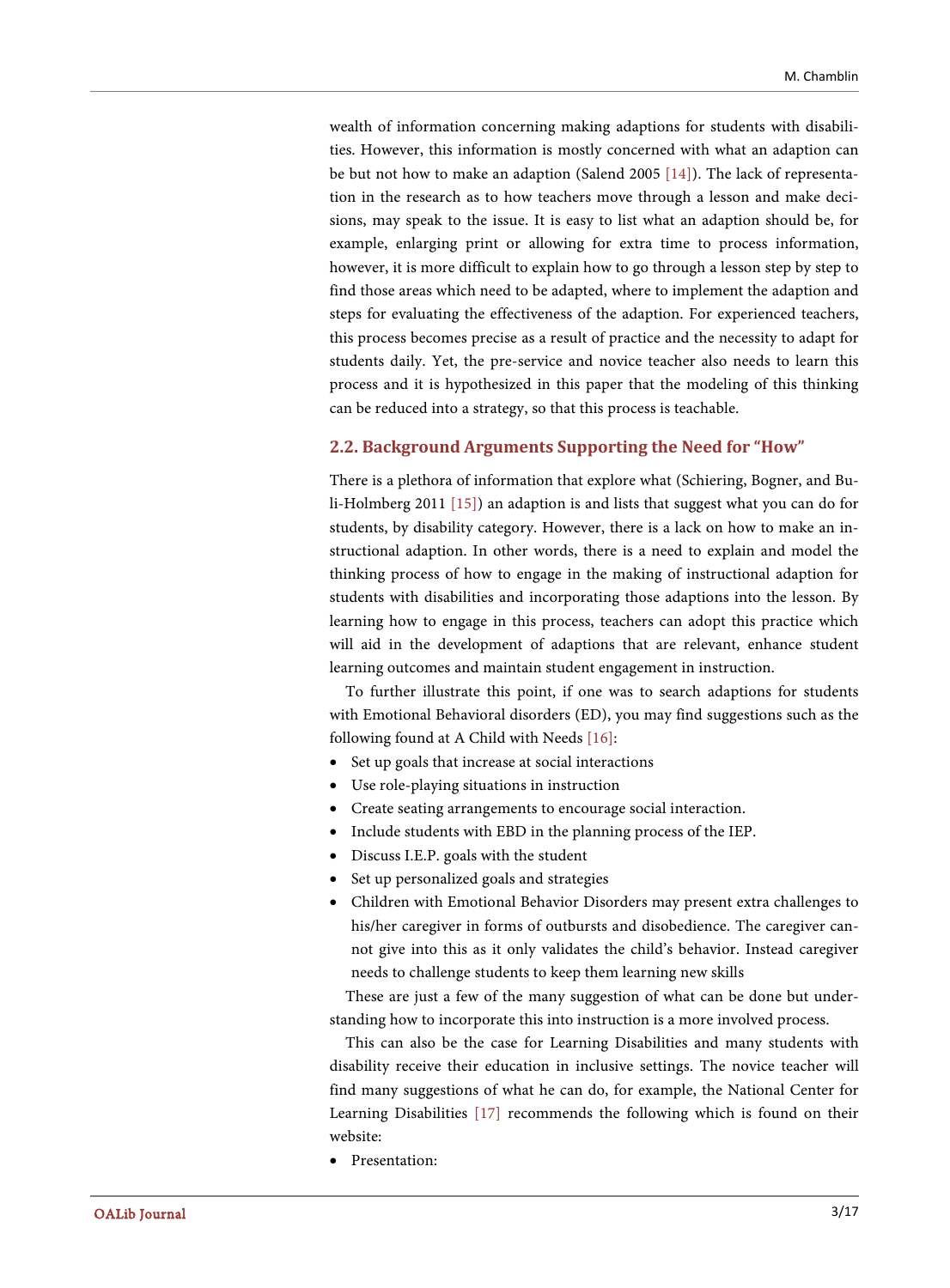- o Provide on audio tape
- o Provide in large print
- o Reduce number of items per page or line
- o Provide a designated reader
- o Present instructions orally
- Response:
- o Allow for verbal responses
- o Allow for answers to be dictated to a scribe
- o Allow the use of a tape recorder to capture responses
- o Permit responses to be given via computer
- o Permit answers to be recorded directly into test booklet
- Timing:
- o Allow frequent breaks
- o Extend allotted time for a test
- Setting:
- o Provide preferential seating
- o Provide special lighting or acoustics
- o Provide a space with minimal distractions
- o Administer a test in small group setting
- o Administer a test in private room or alternative test site
- Test Scheduling
- o Administer a test in several timed sessions or over several days
- o Allow subtests to be taken in a different order
- o Administer a test at a specific time of day
- Other
- o Provide special test preparation
- o Provide on-task/focusing prompts
- o Provide any reasonable accommodation that a student needs that does not fit under the existing categories

All of these are excellent suggestions but that is exactly what they are, suggestions. Understanding how to take this information and apply it to a learner and lesson is the how of making an instructional adaptation. Novice teachers may need more direction and assistance on the how of planning instructional adaptions in a step by step formulaic way to learn this process until they develop their own method of expertise which they will gain from teaching experiences.

Some articles have approached this issue by modeling the thinking of teachers when they make instructional adaptions (Udvari-Solner 1996 [\[18\];](#page-14-13) Kurth 2013 [\[19\];](#page-14-14) Ornstein 1997 [\[20\]\)](#page-14-15). Having a thinking model or reflective process may give the novice teacher a model for how to plan instructional adaptions, organizing and orchestrating best practices into their instruction.

#### **3. Research Background**

A lesson plan format can be used to help teachers plan the segments of instruction while a comprehensive framework such as Universal Design for Learning can help teachers think about making the learning segments accessible for all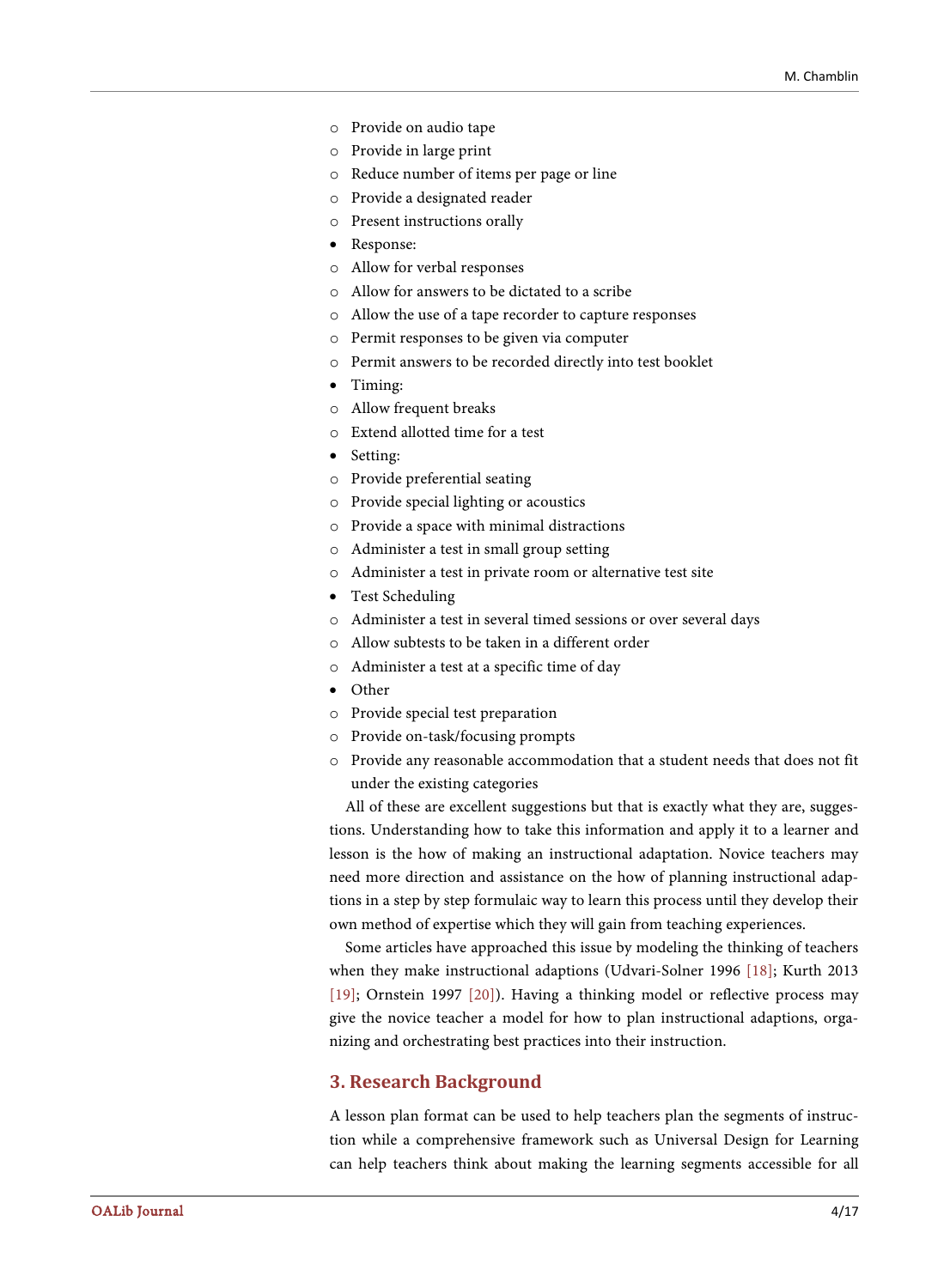learners. A learning strategy can be used in conjunction with the lesson plan and Universal Design for learning concepts to help the teacher think through the process of how to think, reflect and execute.

#### **3.1. Learning Strategies**

Learning strategies are used to ignite metacognition. Research in this area has shown that learning strategies are effective in helping subjects think through tasks. Effective learning strategies help in the planning, execution and evaluation of mental tasks, guiding the individual to focus more about the "how" of learning, opposed to the "what". For example, this can be done by creating a mnemonic device, encapsulated in a word that is easy to remember. Each step of the device is brief and details some overt action in a systematic way which includes planning, acting and reflecting (Dreshler, Ellis, Lenz 1996 [\[21\];](#page-14-16) Bulgren, Schumaker & Dreshler 1994 [\[22\];](#page-14-17) Dreshler & Shumaker 1988 [\[23\];](#page-15-0) Hock, Dreshler & Shumaker 1993 [\[24\]](#page-15-1) Chamblin 2017 [\[25\]\)](#page-15-2). Learning strategies are designed so that the learner can think through acronyms can also be effective learning strategies. For example the acronym "Flexible" was created by Shumm 1999 [\[26\]](#page-15-3) to think about the characteristics of adaptations in elementary school in the areas of reading and math. Principle questions are asked and reflected upon as the teacher sets forth to adapt materials. This learning strategy facilitates deeper thinking of the teacher by requiring time on how before jumping into the what of an adaption.

Flexible

1) Feasible: Is the adaption feasible for classroom teachers to implement?

2) Lively: Is the adaption lively, engaging, and/or fun?

3) Eliminated: Is the adaption set up so that it can be gradually faded?

4) Explicit: What area/skill deficit does this adaption specifically address?

5) Intentional: Is the adaption a part of a comprehensive plan for the student with disabilities?

6) Beneficial: Will the adaption benefit the student with disabilities?

7) Limelight: Does the adaption place undue attention on the student with disabilities or put the student in a potentially embarrassing situation?

8) Evaluated: How will I evaluate the adaption on an ongoing basis?

#### **3.2. The ADAPT Strategy**

Based within the learning strategies approach, the ADAPT strategy (Chamblin, 2014 [\[27\]\)](#page-15-4) was created to help pre-service and early career teachers who struggled with the concept of making adaptions and differentiating instruction. More specifically, pre-service and in-service teacher were unable to process how to make adaptions for students with exceptionalities that were meaningful, purposeful and useful. The goal of the ADAPT strategy is to assist teachers in the thinking process as they reflect on the nut and bolts of a pre-planned lesson and then go back with the learners in mind and make the appropriate adaptations. This process calls for the teacher to first plan instruction which is aligned to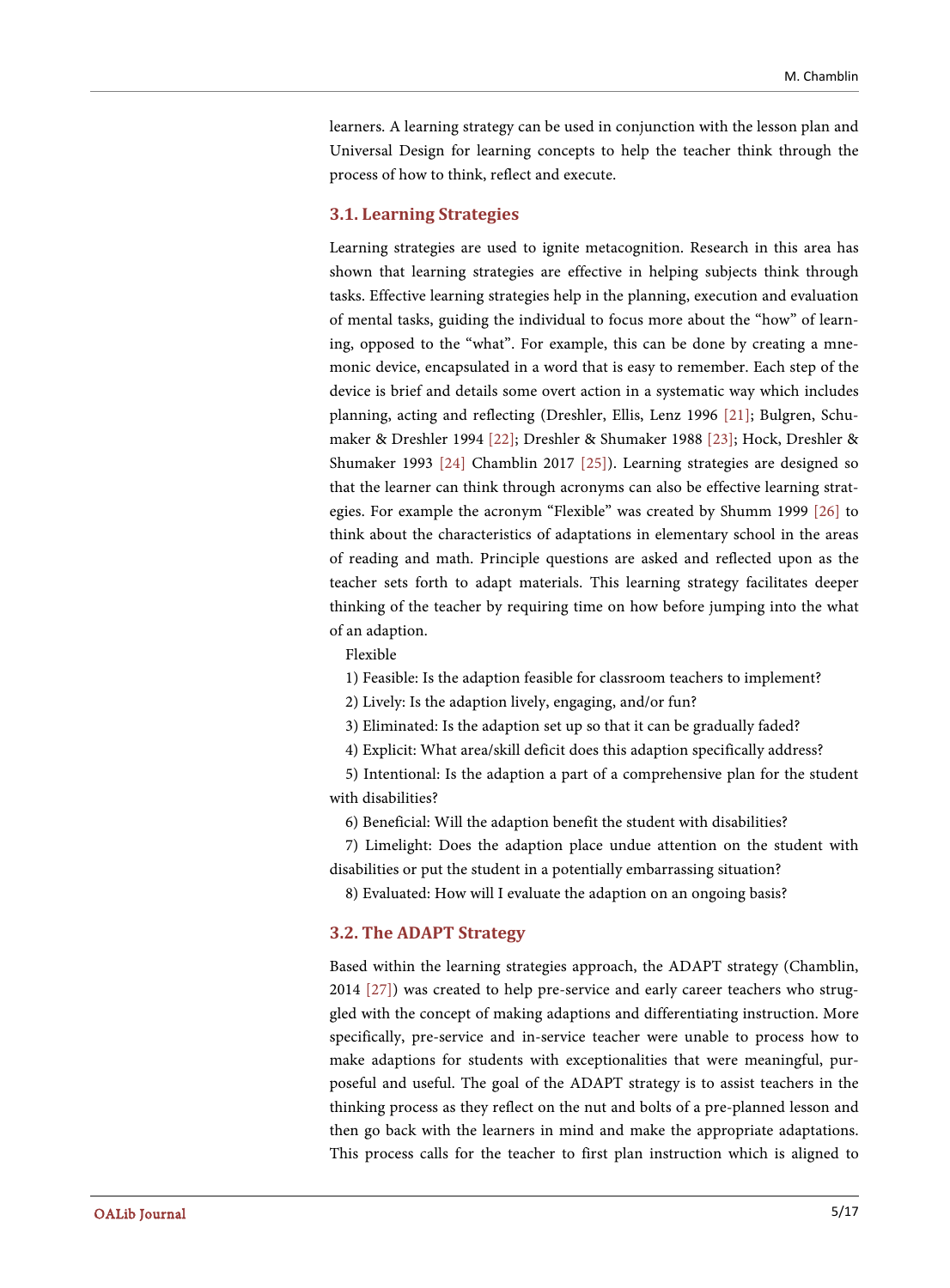standards and had an objective, motivation, materials, procedure, strategies, assessment and independent practice. The reason for this is that pre-service teachers and early career teachers need to first have a lesson with the basic information. They need to know what they intend to teach. Secondly they must think about diverse learners in general, however, to learn how to adapt instruction it is important to have a case study or actual profile of learners. Reflecting on the lesson and learners, the teachers can then go through the parts of the lesson and determine what needs to be addressed. This process is detailed in [Appendix A.](#page-16-0)

#### **3.3. Universal Design**

Of the many theories of how to eliminate barriers in a lesson and facilitate how to incorporate adaptions, Universal Design for learning is the most comprehensive and more current framework (Rose & Meyer 2002 [\[28\]\)](#page-15-5). Universal Design originated in the field of architecture with the concept that buildings, products and environments should be accessible for all people with a wide range of physical and cognitive abilities. If these items are design well, first, then the process of revisiting these items to change them is reduced significantly (Rose et al. 2006 [\[29\]\)](#page-15-6). This concept was applied to the field of education by CAST, The Center for Universal Design at North Carolina State University. CAST has developed a UDL framework which emphasizes that curriculum and teaching be flexible and address the needs of diverse students in the planning phase. In addition CAST recommends that teachers reflect upon their lesson plans and curriculum to determine if they are inclusive (CAST, 2011 [\[30\]\)](#page-15-7).

In the Guideline document produced by CAST, there are three categories for consideration. The teacher should consider how the content of the lesson is represented. The teacher should consider the process of how information is delivered in the lesson. The teacher should consider the product which will be a result or evidence of student learning, and determine if all of these are designed for the diversity of learners to be educated.

These three considerations are embedded in the three main principles of UDL. The first is to present information in multiple formats so that all students can access it. The second principle is to allow students alternative ways to express or demonstrate what they have learned and the third principle is to stimulate the student's interest and motivation for learning in a variety ways so that the student is engaged (CAST, 2015 [\[31\]\)](#page-15-8).

This neuroscience approach taps into the Recognition Network, the Strategic Network and the Affective Network which are articulated in the three principles:

1) Provide Multiple Means of Representation

2) Provide Multiple Means of Action Expression

3) Provide Multiple Means of Engagement

These three principles are further reduced to nine guideline and 31 checkpoints. The UDL Educator's Guide which can be found on the CAST website details each checkpoint and provides many examples i[n Appendix B.](#page-16-1)

The concept of UDL has been implemented and tested in education and lesson planning with many promising results. Azawei et al. (20016) [\[32\]](#page-15-9) conducted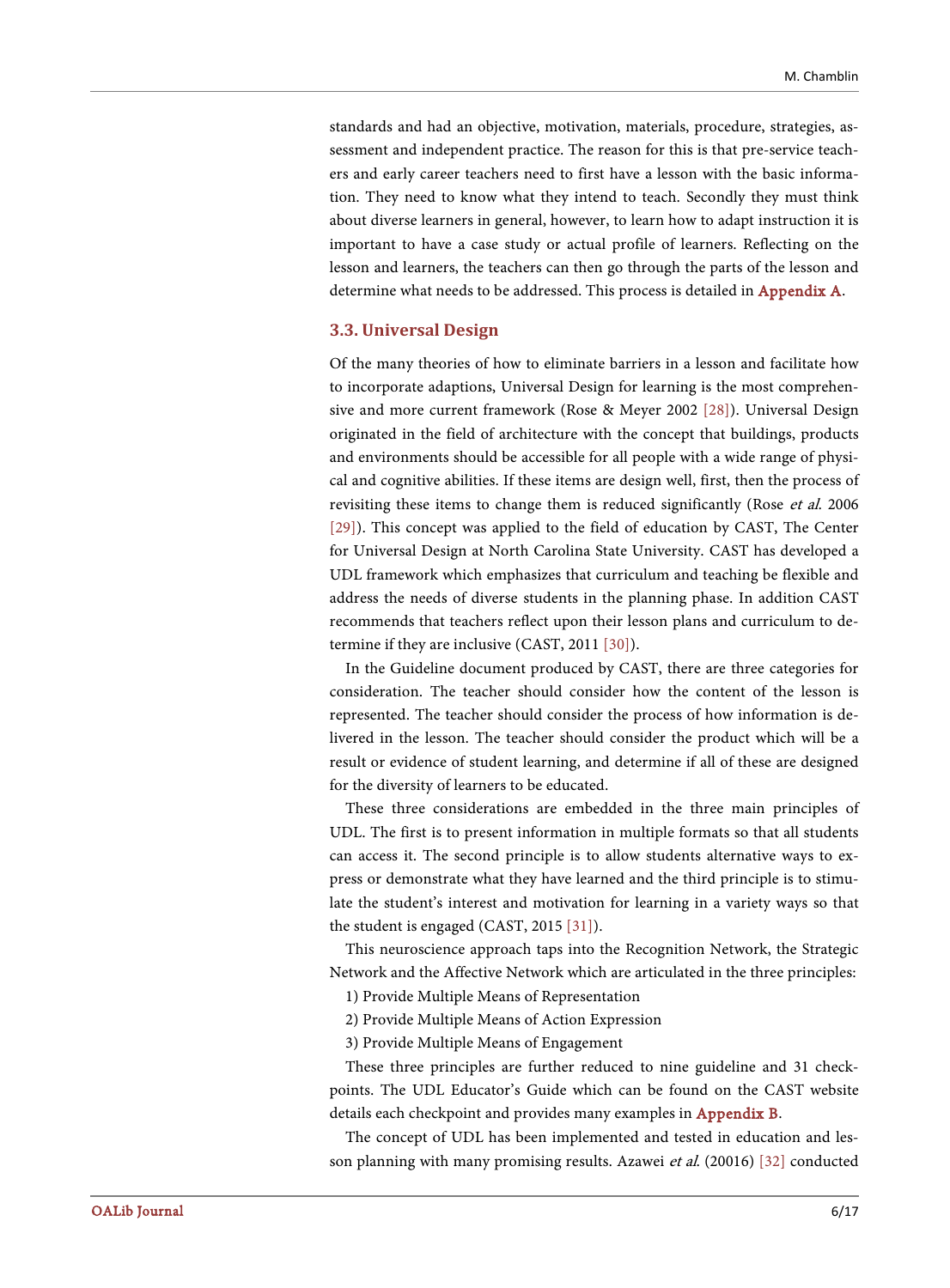a content analysis of peer-reviewed papers and found 12 studies that fit the criteria for analysis. His findings concluded that the benefits of using UDL in education and lesson planning included: minimizing learning barriers, the creation of inclusive curriculums, improvements in learner's self-perceptions and providing teacher's with opportunities to expand their understanding to design more accessible lessons.

#### **3.4. Universal Design and Lesson Planning**

Spooner et al. examined the effects of UDL training in lesson plan development in 2007 [\[33\].](#page-15-10) In this study students were randomly assigned to either a treatment group or control group. A pretest/posttest design. Using a three leveled rubric designed by the researchers, the student's pretest lesson plan was scored. The treatment group was afforded the intervention which was a 1-hour lecture on how to modify lessons for a student with either a mild or severe disabilities using the three components of UDL. The control group did not receive the lecture. During the posttest the students' lesson plan was evaluated using the rubric. It was concluded that the training in UDL enabled the intervention group to develop lesson plans that included the student. The intervention group also demonstrated more growth between the pretest and posttest rubric score.

With some changes, Courey et al. [\[34\]](#page-15-11) replicated some components of this study in 2012 to examine the effects of UDL training in improved lesson planning. Students studying to become Special Education Teachers in Inclusive setting were used as subjects. Researchers wanted to determine if UDL training would impact the students' use of the principles in lesson planning for diverse students and if the acquired knowledge would be generalized to their lesson planning repertoire. In addition they investigate how the students would use the UDL principles in conjunction with state standards. Students wrote a lesson plan before training. All students experienced the intervention which was a 3-hour UDL training. Students wrote and submitted a lesson plan immediately after training and once again at the end of the semester. The lesson plans during the three phases were evaluated based on the rubric created by Spooner [\(Appendix](#page-17-0)  [C\)](#page-17-0). The results determined that the 3-hour training was effective in the students incorporating all three principles of UDL in the lesson plan with a larger effect between the first and second lesson plan. Researchers also noted that although there was improvement, items on the lesson plan mentioned in "Materials" was not used in the lesson plan. Also some of the incorporated activities may be cumbersome and researchers questioned whether the adaptions mentioned could be used in a real classroom. Researchers concluded that UDL concepts in lesson planning need to be refined in preparation and practice.

#### **4. Method**

#### **4.1. Participants**

The participants were 43 graduate students pursuing special education certification but had certification or pursuing certification in a content area such as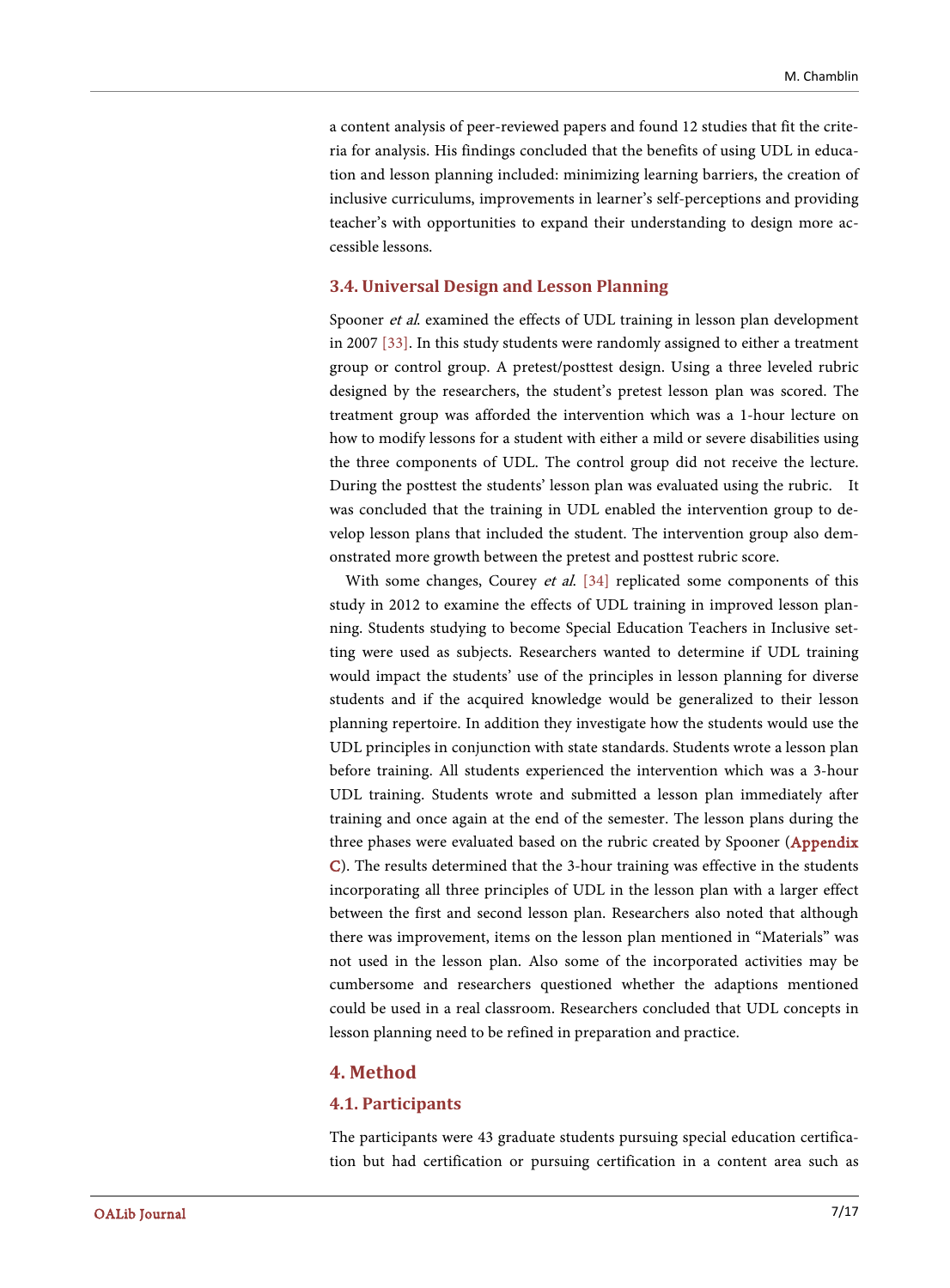Math, English, Social Studies, Childhood 1 - 6 or Science. Participants were enrolled in one of two sections of a special education course taught by the author. The participants ranged in age from 21 to 32 with a mean age of 25.3 and were 97% female. The ethnicities of these participants were 1% African American, 1% Hispanic and 98% Caucasian. The teaching experience ranged with 24% being full time classroom teachers for two years in a public or private school, 32% full time classroom teachers in their first year of teaching in a public or private school, 10% substitute teachers for two years in a public or private school, 11% working as teacher's assistants in a public or private school, 10% working in day care settings and 13% working in an field outside of education.

#### **4.2. Setting**

All participants gave consent and allowed the researcher to use their three lesson plans for this project. The lessons plans were a normal requirement of the course. Participants who would have refused participation in the study would have resulted in not using their lesson plan for the analysis. However, all participants agreed and there was 100% participation. The two sections of similar courses were used. Both courses include UDL strategies in the course outline.

#### **4.3. Procedure**

#### **4.3.1. Pre-Test-Lesson Plan 1**

In both courses, participants were asked to submit a benchmark lesson plan at the beginning of the semester from course (ABC).

The Division of Education at this setting utilizes a standardized lesson plan template. As an existing policy and practice, students in the Division of Education at this setting, are instructed on lesson planning techniques in various courses and workshops using this template. Student exposure to the template varies but for the participants of this study, all had used the template for two or more courses preceding this study. The section Differentiation of Instruction and Adaptations appears on the template and this was the area of focus. Students in the Division of Education, including the participants of this study, have been directed by to differentiate and adapt for all lessons. They have been exposed to a variety of methods and approaches but up to this point in the sequence of courses, no in-depth UDL training occurs.

Course (ABC) was selected because it is not a special education course; does not provide UDL training; the participants for this study took the course in the semester preceding the study with the same instructor and were required to write lesson plans for diverse learners using the standardized lesson plan template.

#### **4.3.2. Intervention-Lesson Plan 2**

During Session 4, Class 1 received UDL training in form of a class lecture. The CAST website was used. The Guidelines were covered and students were given the Educator's Worksheet [\(Appendix A\)](#page-16-0). Participants were also allowed to use computers in class because the online version of the Educator's Worksheet fur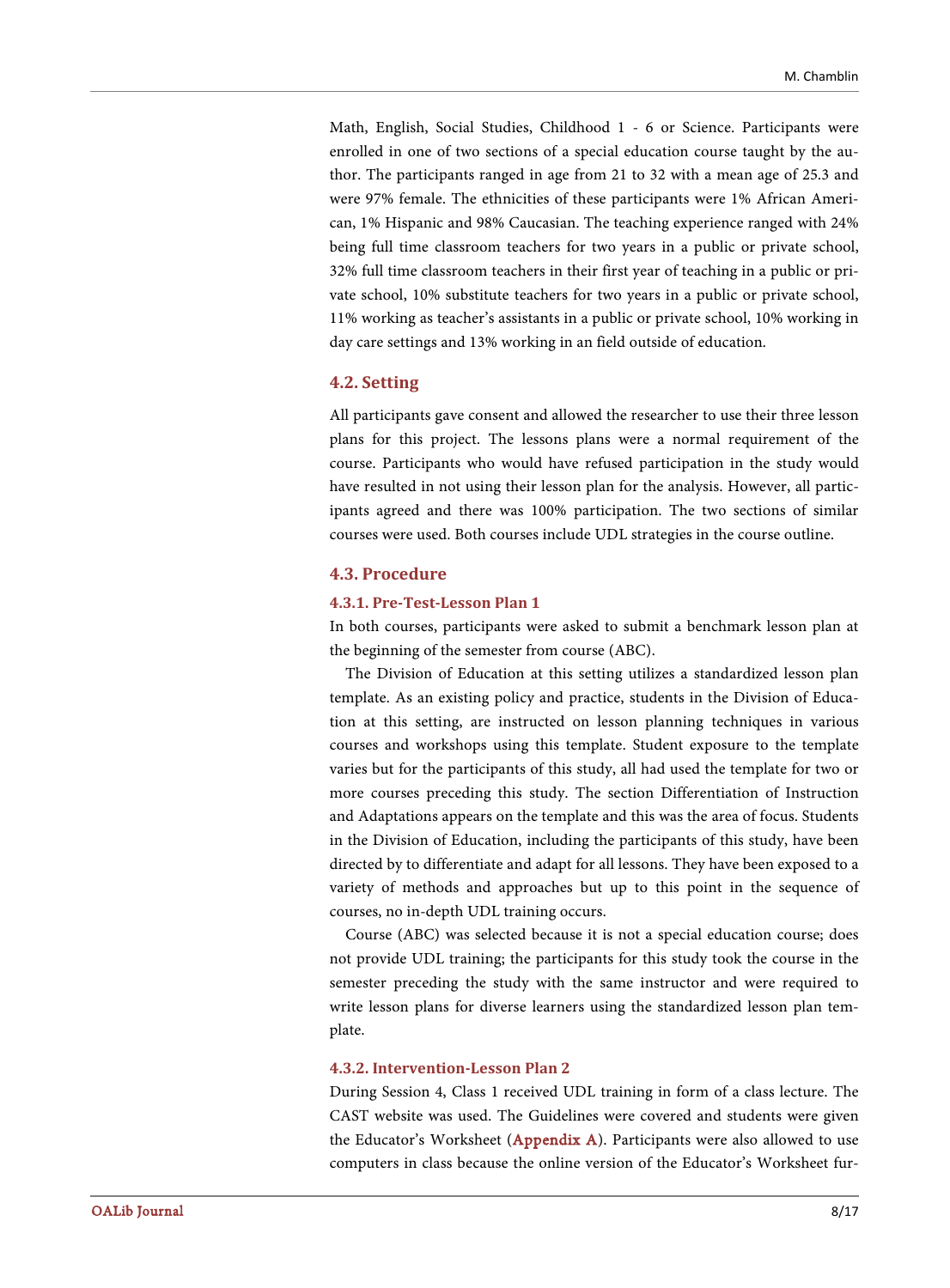ther explains each check point. Participants were given a case study and a mock lesson plan which utilized the standardized lesson plan template used by the Division of Education. In small groups, participants were guided to discuss the differentiation and adaptions that were created in the mock lesson plan, consider the UDL training and decide if the lesson plan addressed the needs of the students in the case study class. The small group discussions were shared. Participants were then given another partial lesson plan in the form of the standardized lesson plan used in the Division of Education. The Differentiation of Instruction and Adaptions sections were missing. Participants were asked to write and submit how they would differentiate for the students in the case study class and how they would adapt instruction for exceptional students mentioned in the case study class. The participants' responses were handed in at the end of the session.

For Session 4, Class 2 also experienced the same UDL lecture. After the lecture, the participants received the same case study class and mock lesson plan as Class1. However, Class 2 was given the ADAPT strategy and the researcher explained the strategy and modeled the thinking process of going through the lesson, the UDL check points and case study class information.

After the ADAPT strategy presentations, participants were then given another partial lesson plan from the same standardized lesson plan used in the Division of Education. The Differentiation of Instruction and Adaptions sections were missing. Participants were asked to write and submit how they would differentiate for the students in the case study class and how they would adapt instruction for exceptional students mentioned in the case study class. The participants' responses were handed in at the end of the session.

#### **4.3.3. Posttest-Lesson Plan 3**

During Session 10, Class 1 was given the same case study class and partial lesson plan. Participants were then asked to write the Differentiation of Instruction and Adaptions section of the lesson plan. This was submitted. The Intervention/ ADAPT strategy was presented after the collection of the post test.

During Session 10, Class 2 was given the same case study class and partial lesson plan. Participants were also asked to write the Differentiation of Instruction and Adaptions section of the lesson plan. This was submitted. Class 2 moved on to the next topic in the syllabus after the post test.

#### **4.4. Instrumentation**

As mentioned, the standardized lesson plan template section of Differentiated Instruction and Adaptions were of focus. In this section of the template, participants addressed the totality of the plan and how to make the lesson accessible for all learners. Participants were taught that on the standardized lesson plan the Differentiation of Instruction section speaks to the entire class whereas the Adaption section is reserved to detail how you would adapt the lesson for students who are exceptional including but not limited to students with disabilities, and English as a New Language students (ENL). Participants were asked to address these two sections of the lesson plan for this study.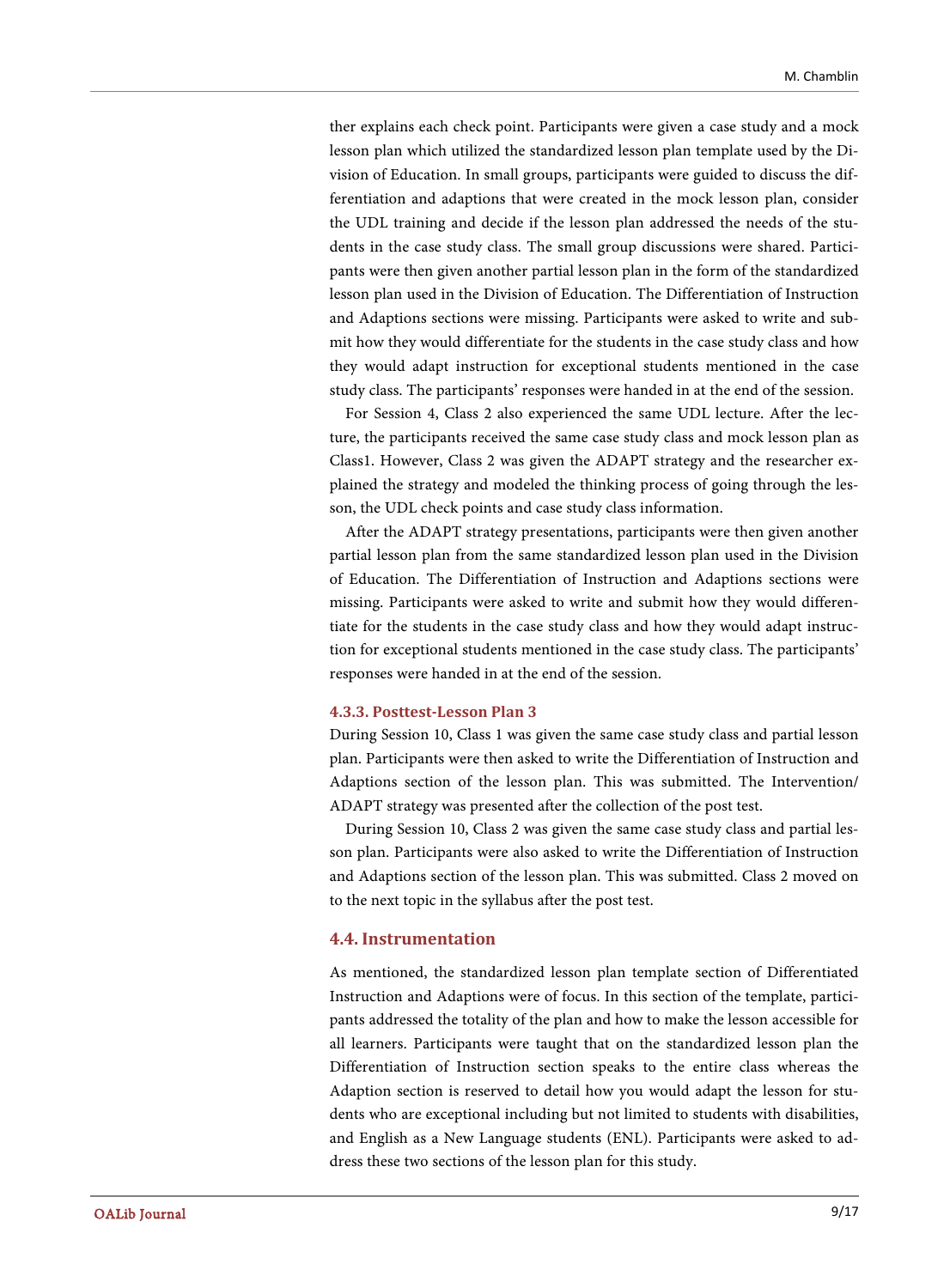These sections were graded on a 3-point scale designed by Spooner et al. (2007) and later used by Courey et al. (2012). The rubric assesses the presence of 1) multiple means of representation, under the label, representation; 2) multiple means of expression, under the label, expression and 3) multiple means of engagement, under the label, engagement.

If these are no presence of these elements the score is zero. If there are one or two elements the score is one point and three or more resulting in 2 points.

#### **5. Results and Conclusions**

This study investigates if a learning strategy focusing on how to think about adaptions in the UDL framework would improve the participants of addressing these elements in lesson planning. Although both classes were provided with UDL training the intervention group was given the ADAPT strategy and the thinking model of planning, acting and reflecting was modeled by the researcher. Three lesson plans were submitted and scored with a UDL rubric. The means of each class aggregated by representation, expression and engagement are reported in [Table 1.](#page-10-0)

Just to note that the scoring rubric focuses on engagement of students with disabilities, however, in scoring for this study engagement was scored for at the 0, 1 and 2 point level for strategies which engaged students with and without disabilities in the case study class that needed that support.

Comparing the means of Class 1 and Class 2, it is evident that Class 2 earned higher scores on the rubric. This is true for the pre-test phase as well. Lesson 2 during the intervention, both groups had increased scores, however, the difference in mean scores between Class 1 and Class 2 are greater proportionally than between the mean scores than during the pretest phase. Although both Classes improved, Class 2 improved to a greater degree. To further determine if there were significant differences between the means, a t-test was used.

For lesson 1 there was a statistical difference in all three categories with a  $p \lt$ 0.05. The same was true for Lesson 2. For Representation there was a statistical difference in Class 1 ( $M = 0.45$ ,  $SD = 0.85$ ) and Class 2 ( $M1.57$ ,  $SD = 0.69$ ) conditions; t(41) =  $-6.7$  p = 0.000. For Expression there was a statistical difference in Class 1 ( $M = 0.90$ ,  $SD = 0.70$ ) and Class 2 ( $M1.45$ ,  $SD = 0.69$ ) conditions;  $t(33) = -2.7$  p = 0.001. For Engagement there was a statistical difference in Class 1 (M = 0.95, SD = 0.71) and Class 2 (M1.87, SD = 0.69) conditions; t(41) = −4.5

<span id="page-10-0"></span>Table 1. Means of Class 1 and Class 2 for Lesson Plan 1.

| Lesson 1              |  |  | Lesson 2                                                 |  |  | Lesson 3 |      |      |
|-----------------------|--|--|----------------------------------------------------------|--|--|----------|------|------|
|                       |  |  | Rep. 1 Ex. 1 En. 1 Rep. 2 Ex. 2 En. 2 Rep. 3 Ex. 3 En. 3 |  |  |          |      |      |
|                       |  |  | Class 1 0.30 0.85 0.71 0.45 0.90 0.85 0.95 1.65 1.65     |  |  |          |      |      |
| Class 2 $1.26$ $1.39$ |  |  | 1.09 1.57 1.45 1.59 1.85                                 |  |  |          | 1.91 | 1.89 |

The means scores of the presences of Multiple Means of Representation (Rep), Multiple means of Expression (Ex) and Multiple Means of Engagement (En) in Lesson plans 1, 2 and 3 for Class 1 and Class 2.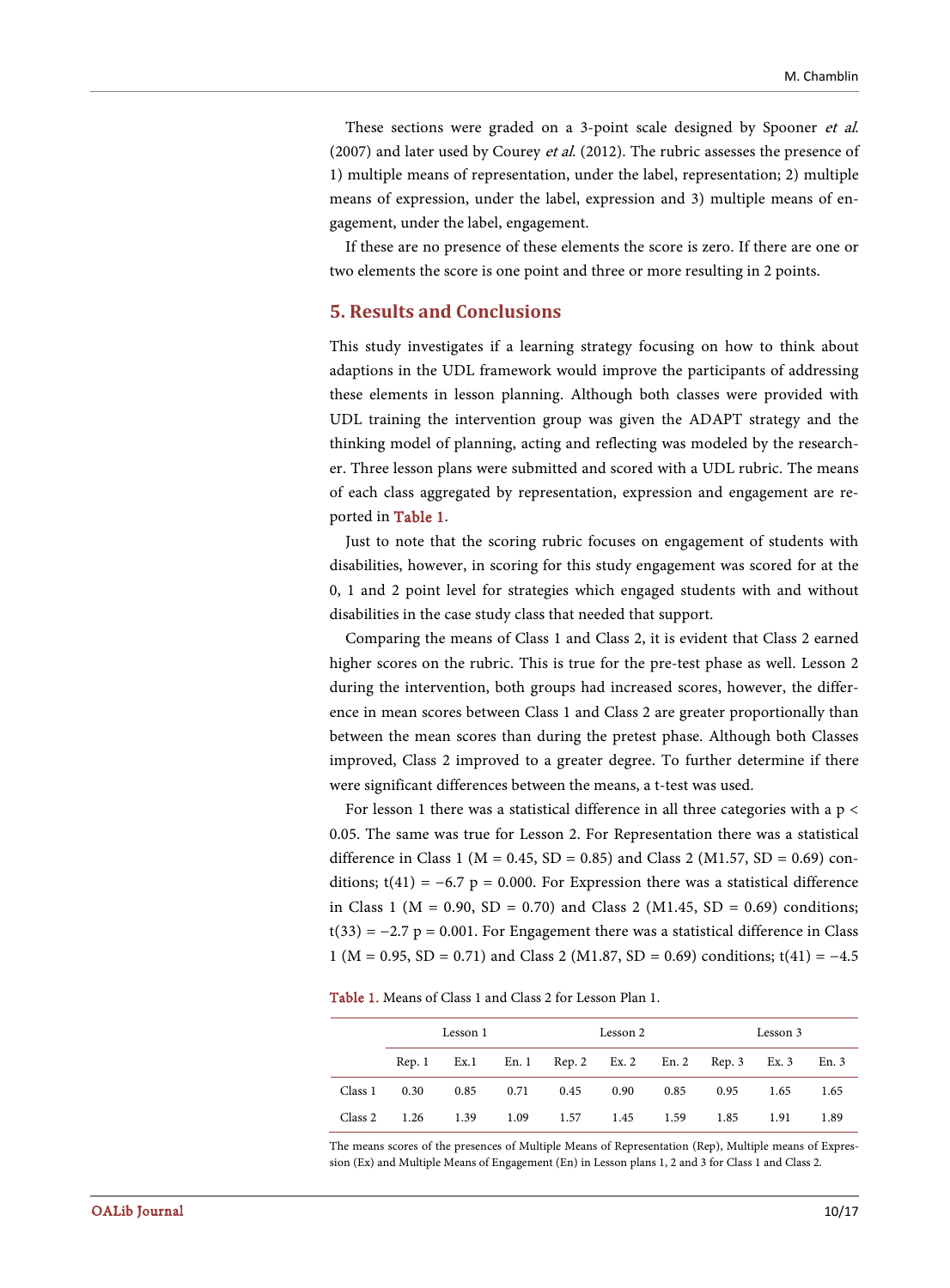p = 0.000. Lesson 3 demonstrated no statistical differences in the means. A summary significance can be found in [Table 2.](#page-11-0)

It can be concluded that the significant differences in the means for lesson 1 were attributed to factors and variables outside the scope of this study. It was expected that the students in Class 1 and Class 2 would not have a statistical difference in the means at the pretest phase. No statistical differences would indicate that students were at the same level in the beginning of the study. However, Class 2 could be described as an academically stronger group although class composition is random. It can be concluded that Class 2, had a better grasps and understanding of lesson planning, differentiation of instruction and making adaptions from the onset.

It was expected that there would be a statistical difference for lesson plan 2. There was and this supports the descriptive analysis. It was apparent that Class 2 included more adaptions in the materials, methods of communication and engagement strategies when compared to Class 1. Class 2 without request, indicated in their differentiation of instruction and adaptions for the students in the case study indicated where and why as they described their adaptions and differentiations for expression and engagement. For example a student noted that during the lesson plan procedure there was a transition in which the students needed to move from centers to full group instruction. Multiple strategies were suggested and it was noted where in transition and why this particular transition would be difficult for the student in the case study.

Class 2 wrote their adaptions in a narrative style, somewhat more as a conversation addressing the students in the case study as though they had met them. Whereas, Class 1 used bulleted form, citing directly from the Educator's Worksheet and providing an example, website or name of a strategy. It seemed that Class 2 simulated the classroom experience and focused more on the student in the case study that had the most needs. Although Class 2 scored higher on the rubric for Lesson 3, there were no significant differences between groups. Within groups, Class 1 made more gains.

## **6. Limitations**

The results of this study indicate that using a learning strategy such as ADAPT can help in the creation better quality adaptions for diverse learners. The strategy takes time and has many steps. In order for this to generalize, the participant

Table 2. Significant Differences in Means for Class 1 and Class 2 across Lesson Plan 1, 2 and 3.

<span id="page-11-0"></span>

|          | Representation            | Expression                | Engagement                   |
|----------|---------------------------|---------------------------|------------------------------|
| Lesson 1 | Significant Difference    | Significant Difference    | Significant Difference       |
| Lesson 2 | Significant Difference    | Significant Difference    | Significant Difference       |
| Lesson 3 | No Significant Difference | No Significant Difference | No Significant<br>Difference |

The findings of significant difference of the means of scores or no significant means of scores for Multiple means of Representation, Multiple means of Expression and Multiple Means of Engagement for Lesson 1, 2 and 3 between Class 1 and Class 2.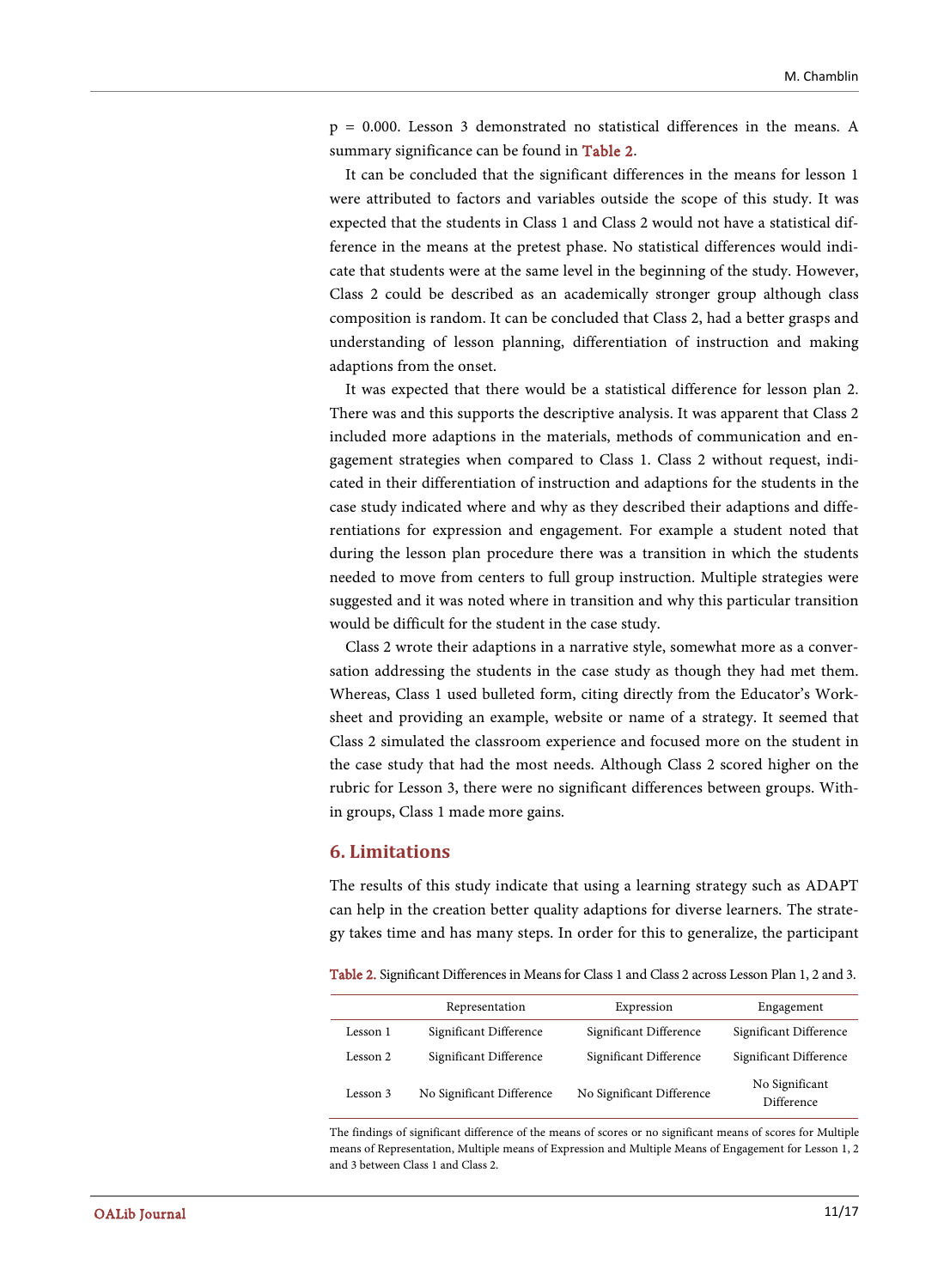would need to be dedicated to go through the steps often until mastery of the strategy.

Class composition in higher education has many variables and to compare two classes, there will most definitely be many which are out of the scope of the study which may impact the results. This was evident in the pretest differences. In addition the effects of the Adapt strategy could have been due to the strategy, the researcher's demonstration and modeling and/ or the questions that were answered about using UDL which were spontaneously asked and answered during the intervention. It is difficult to separate this and this was not considered when planning the research design.

This study took place at a small college in which student in the graduate program share information, discuss assignments and grades. Students in Class 1 and Class 2 were not directed to not discuss the contents of the course. Therefore it seems that Class 2 may have shared information about the ADAPT strategy with Class 1, possibly altering their expectations and knowledge about how to make adaptions. This may have influenced the results on lesson 3. Class 1 may have been exposed to the intervention before writing lesson plan 3.

The UDL framework was designed to help all learners and when lessons are planned. There should be elements of all three principles presented in each lesson according to theory and the scoring rubric. UDL principles in this study were used to differentiate instruction and created adaptions to make the mock lessons accessible for learners in the case study. An unexpected outcome was that the participants focused in on the needs of the students in the case study and determine which parts of the lesson plan needed to be altered based on the needs as the priority and not having all the UDL principles represented. For example a lesson may not have had multiple representations but the participant felt that the expression and engagement of the lesson needed multiple elements and specially tailored elements for exceptional learners in the case study. The participant received a zero on the rubric for Representation. The shift in focus due the case study brought unintended and unplanned consequences that the researcher did not foresee. This can be evidenced in the procedures. The directions given to the participants by the researcher, in both Class 1 and Class 2 guides them to focus on the learners in the case study. This may have overshadowed the fact that UDL in general preplans for the students that you don't have should always include multiple means of representation, expression and expression in every lesson.

Additionally, due to the fact that both Class 1 and Class 2 were in special education course, participants tended to fall back on various methods previously learned to differentiate instruction prior to their special education training and focus primarily on adaptions for the students with exceptionalities in the case study. Although the various methods of differentiating instruction have UDL elements, it was evident that the adaptions contain more of those elements. It seems that the participants anticipated that the expectation for the special education course was to focus primarily on the special education students in the case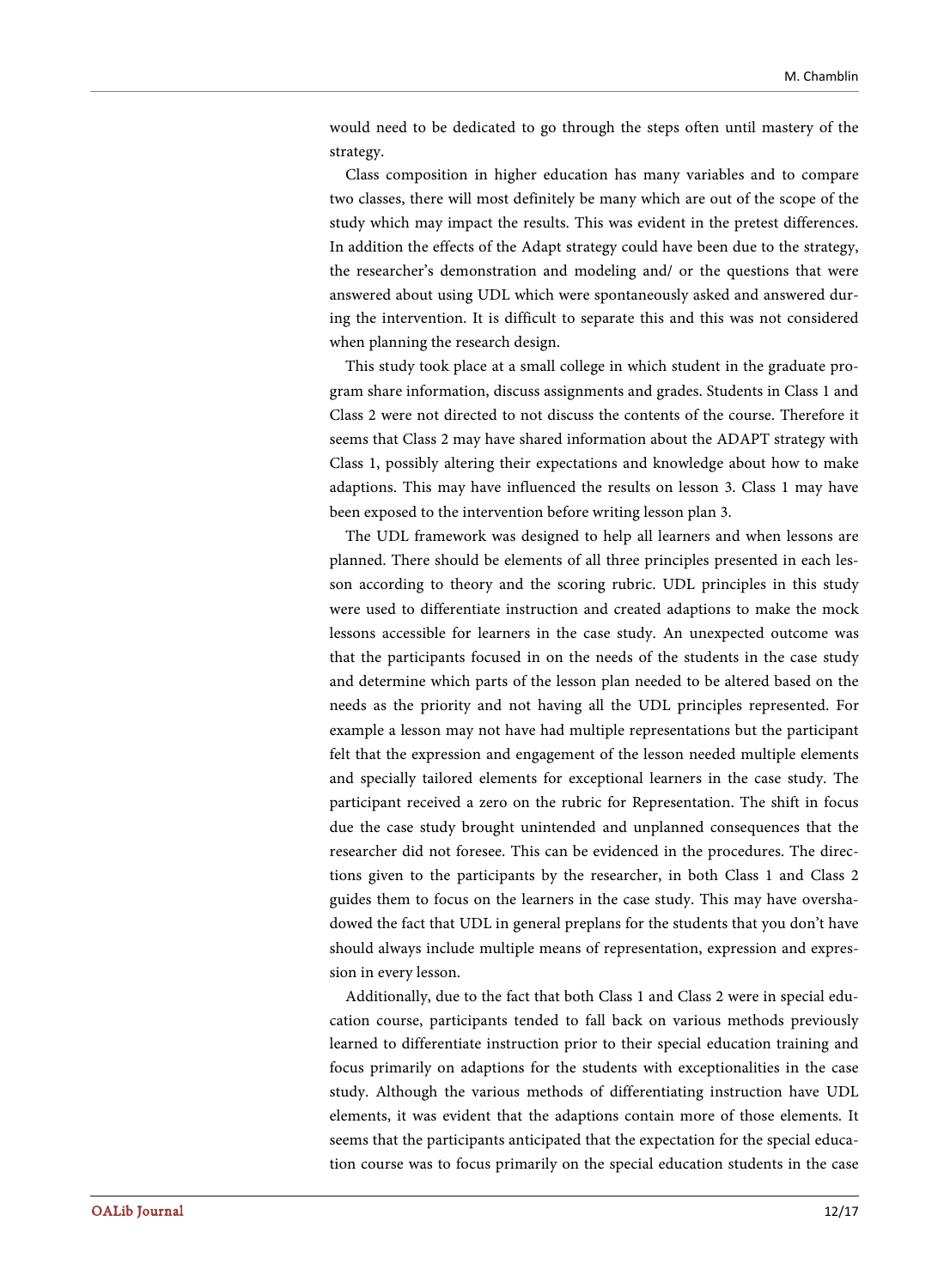study.

# **7. Discussion**

In this study, the effect of the learning strategy ADAPT was tested to ascertain whether it would enhance the participants' ability to incorporate the principles of UDL in differentiating instruction and adapting instruction for diverse students. The results did demonstrate that there was a difference between the two group with the group receiving the intervention incorporating more ULD principles than the group that did not have the ADAPT strategy. However the group that had the intervention began the course with higher scores on the pretest lesson plan.

Modeling the ADAPT strategy may have also influenced the performance of Class 2. Demonstrating how K-12 teachers think through a problem and modelling it for students is a "best practice". In higher education this may not be the case, because the goal is for students to think for themselves and learn how to problem solve. Yet, the participants in this study commented that modeling the think and going through the steps with reflective questions was extremely useful. In addition during modeling of the ADAPT strategy the concept of where an adaption can occur became a focus. The intervention class saw modeling of adaptions in sections that are naturally linked. For example, if the adaption for expression occurred in the objective, the participants saw the thinking process concerning assessment and homework.

Differentiating instruction and making adaptions is a skill to be acquired. It takes time for pre-service teachers and early career teachers to acquire this skill but one way to help facilitate the process is by using UDL strategies in lesson planning. This process is monumental and taking the time to train teacher to think through the process is essential. Learning strategies such as the ADAPT strategy are simply but effective. Using the ADAPT strategy provides opportunities to reflect and organize the UDL principles, needs of the students and actions to be taken. This helps the individual "wrap her mind" around the concept and derive an internal metacognitive way to systemize the process. Honoring that how to think about this process and providing pre-service and early career teachers with opportunities to do so can only be beneficial.

## **References**

- <span id="page-13-0"></span>[1] Janney, R. and Snell, M. (2000) Modifying Schoolwork in Inclusive Classrooms. Theory into Practice, 45, 215-223. [https://doi.org/10.1207/s15430421tip4503\\_3](https://doi.org/10.1207/s15430421tip4503_3)
- <span id="page-13-1"></span>[2] Breitfelder, L. (2008) Quick and Easy Adaptations and Accommodations for Early Childhood Students. Teaching Exceptional Children Plus, 4, Article 2. <http://escholarship.bc.edu/education/teplus/vol4/iss5/art2>
- <span id="page-13-2"></span>[3] National Center for Children with Disabilities. [https://www.fhi360.org/projects/national-dissemination-center-children-disabilities](https://www.fhi360.org/projects/national-dissemination-center-children-disabilities-nichcy) [-nichcy](https://www.fhi360.org/projects/national-dissemination-center-children-disabilities-nichcy)
- <span id="page-13-3"></span>[4] Fuch, L., Fuchs, D., Hamlett, C., Phillips, N. and Karns, K. (1995) General Educators' Specialized Adaption for Students with Learning Disabilities. Exceptional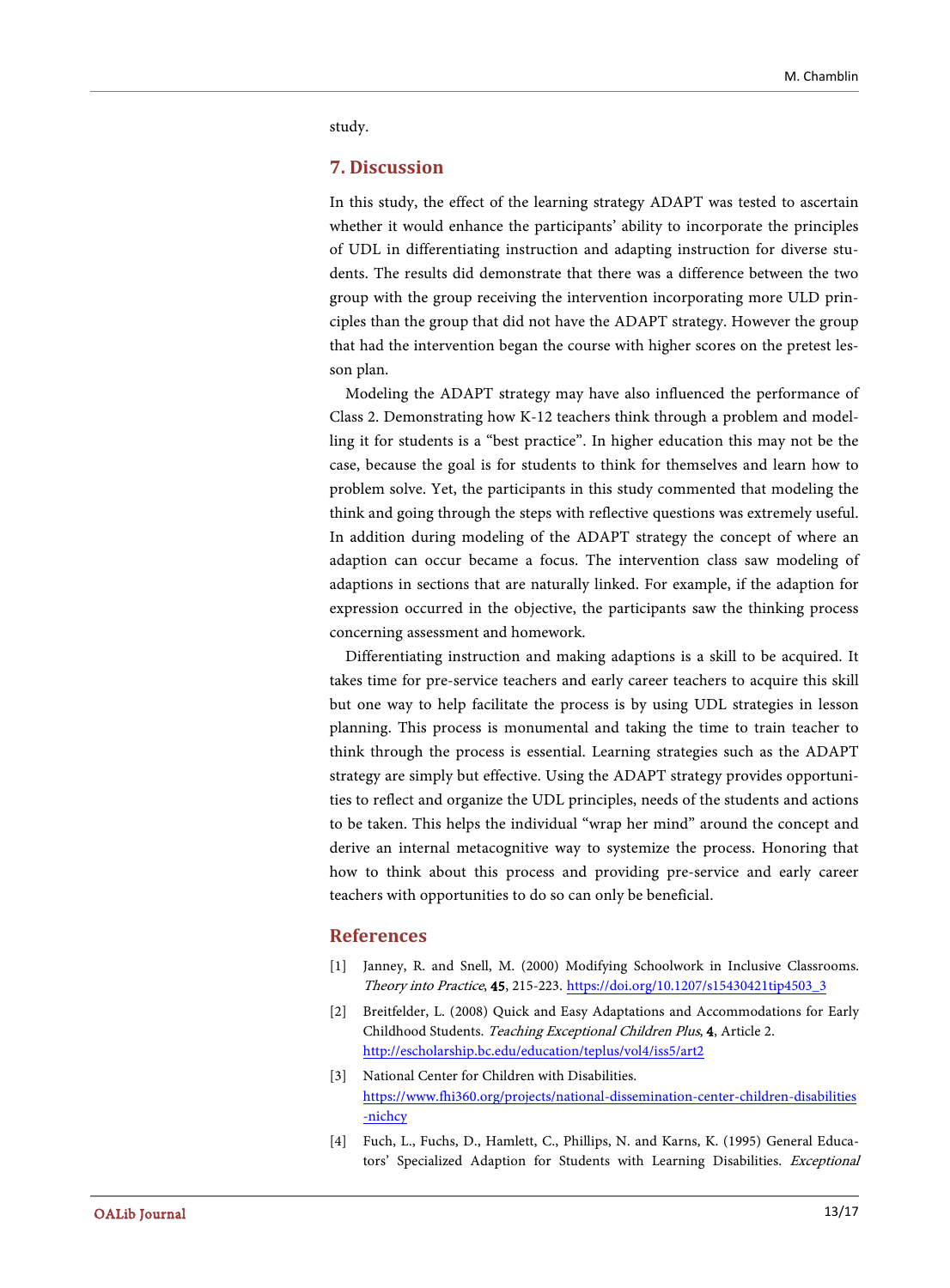Children, 61, 440-459.

- <span id="page-14-0"></span>[5] National Council on Disability. [http://www.allgov.com/departments/independent-agencies/national-council-on-dis](http://www.allgov.com/departments/independent-agencies/national-council-on-disability?agencyid=7335) [ability?agencyid=7335](http://www.allgov.com/departments/independent-agencies/national-council-on-disability?agencyid=7335)
- [6] National Center for Education Statistics. <https://nces.ed.gov/>
- <span id="page-14-2"></span><span id="page-14-1"></span>[7] Lee, S., Amos, B., Gragoudas, S., Lee, K., Shogren, K., Theoharis, R. and Wehmeyer, M. (2006) Curriculum Augmentation and Adaptation Strategies to Promote Access to the General Curriculum for Students with Intellectual and Developmental Disabilities. Education and Training in Developmental Disabilities, 41, 199-212.
- <span id="page-14-3"></span>[8] Ko, E. (2012) What Is Your Objective? Preservice Teachers' Views and Practices of Instructional Planning. The International Journal of Learning, 18, 89-100.
- <span id="page-14-4"></span>[9] Beyer, C. and Davis, E. (2009) Supporting Preservice Elementary Teachers' Critique and Adaptation of Science Lesson Plans Using Educative Curriculum Materials. Journal of Science Teacher Education, 20, 517-536. <https://doi.org/10.1007/s10972-009-9148-5>
- <span id="page-14-5"></span>[10] Chesley, G. and Jordan, J. (2012) What's Missing from Teacher Prep. Educational Leadership, 41-45.
- <span id="page-14-6"></span>[11] Dee, A.L. (2011) Preservice Teacher Application of Differentiated Instruction. The Teacher Educator, 46, 53-70. <https://doi.org/10.1080/08878730.2010.529987>
- <span id="page-14-7"></span>[12] Kurth, J. and Keegan, L. (2012) Development and Use of Curricular Adaptations for Students Receiving Special Education Services. The Journal of Special Education, 48, 191-203. <https://doi.org/10.1177/0022466912464782>
- <span id="page-14-8"></span>[13] Scott, B., Vitale, M. and Masten, M. (1998) Implementing Instructional Adaptations for Students with Disabilities in Inclusive Classrooms, a Literature Review. Remedial and Special Education, 18, 106-119. <https://doi.org/10.1177/074193259801900205>
- <span id="page-14-9"></span>[14] Salend, S.J. (2005) Creating Inclusive Classrooms: Effective and Reflective Practices for All Students. Prentice Hall, Upper Saddle River.
- <span id="page-14-10"></span>[15] Schiering, M.S., Bogner, D. and Buli-Holmberg, J. (2011) Teaching and Learning. Rowman and Littlefied, Lanham.
- <span id="page-14-11"></span>[16] A Child with Needs. [http://www.achildwithneeds.com/disabilities/emotional-disability/emotional-behavi](http://www.achildwithneeds.com/disabilities/emotional-disability/emotional-behavioral-disorder-accommodations-and-modifications/) [oral-disorder-accommodations-and-modifications/](http://www.achildwithneeds.com/disabilities/emotional-disability/emotional-behavioral-disorder-accommodations-and-modifications/)
- <span id="page-14-12"></span>[17] National Center on Learning Disabilities (n.d.) Accommodating Students with L.D. <http://www.ldonline.org/article/8022>
- <span id="page-14-13"></span>[18] Udvari-Solner, A. (1996) Examining Teacher Thinking, Constructing a Process to Design Curricular Adaptations. Remedial and Special Education, 17, 245-254. <https://doi.org/10.1177/074193259601700407>
- <span id="page-14-14"></span>[19] Kurth, J. (2013) A Unit-Based Approach to Adaptations in Inclusive Classrooms. Teaching Exceptional Children, 46, 34-43. <https://doi.org/10.1177/004005991304600204>
- <span id="page-14-15"></span>[20] Ornstein, A.C. (1997) How Teachers Plan Lessons. High School Journal, 80, 227-237.
- <span id="page-14-16"></span>[21] Deshler, D., Ellis, E. and Lennz, B. (1996) Teaching Adolescents with Learning Disabilities. Love Publishing Co., Denver.
- <span id="page-14-17"></span>[22] Bulgren, J.A., Schumaker, J.B. and Dressler, D.D. (1995) Effectiveness of a Concept Teaching Routine in Enhancing the Performance of LD Students in Secondary-Level Mainstream Classes. Learning Disability Quarterly, 11, 3-17. <https://doi.org/10.2307/1511034>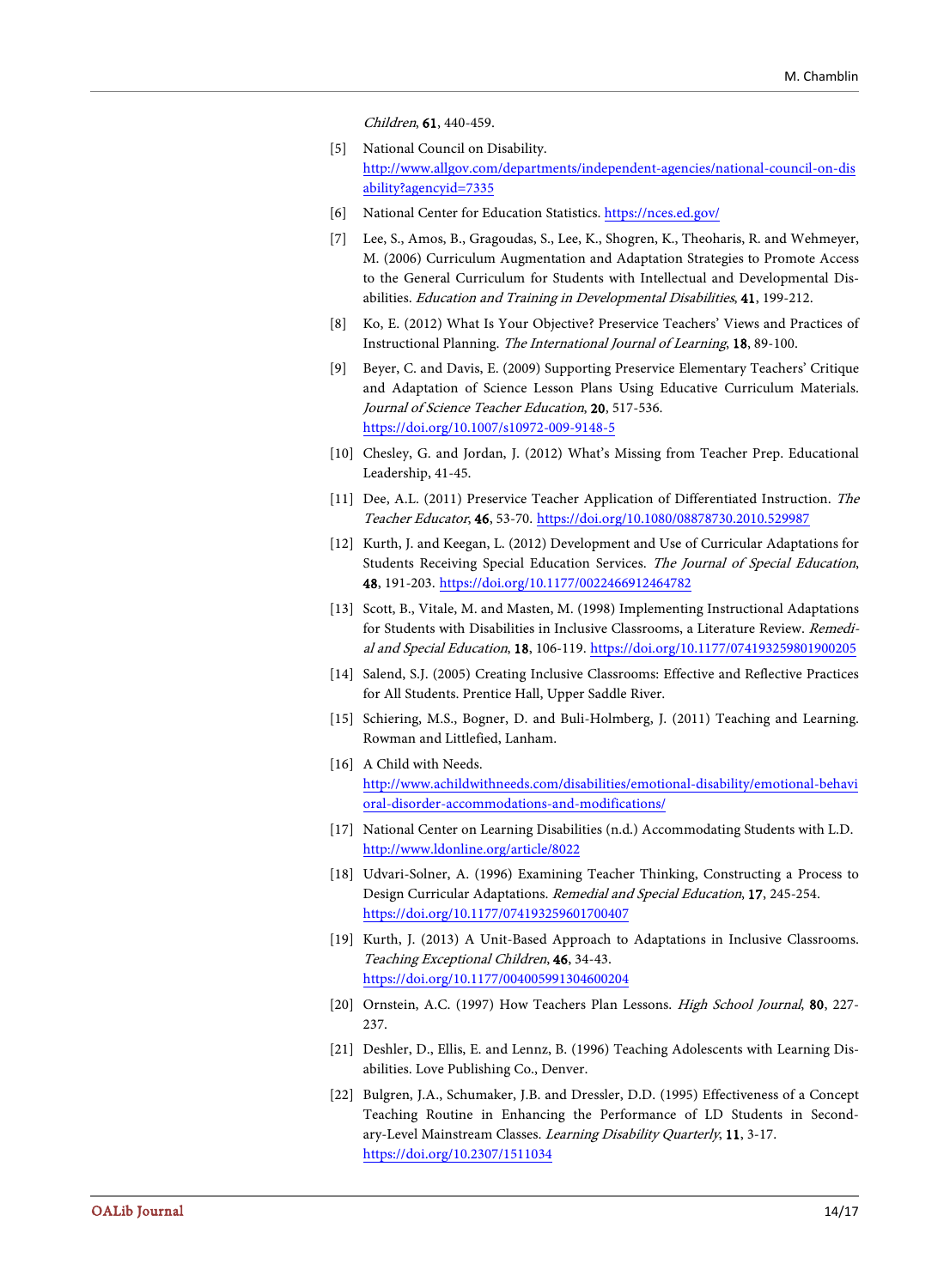- <span id="page-15-0"></span>[23] Dreshler, D.D. and Schumaker, J.B. (1988) An Instructional Model for Teaching Students How to Learn. In: Graden, J.L., Zins, J.E. and Curtis, M.J., Eds., Alternative Educational Delivery Systems: Enhancing Instructional Options for All Students, NASP, Washington DC, 391-411.
- <span id="page-15-1"></span>[24] Hocks, M.F., Dreshler, D.D. and Schumaker, J.B. (1993) Learning Strategy Instruction for at Risk and Learning Disabled Adults: The Development of Strategic Learners through Apprenticeship. Preventing School Failure, 38, 43-49. <https://doi.org/10.1080/1045988X.1993.9944294>
- <span id="page-15-2"></span>[25] Chamblin, M. (2016) Seeing through a Different LENS: Can Applying a Learning Strategy Deepen self Reflection of Pre Service Teachers? Open Access Library Journal, 3.
- <span id="page-15-3"></span>[26] Shumm, J.S. (1999) Adapting Reading and Math Materials for the Inclusive Classroom. Volume 2: Kindergarten through Grade Five. ERIC/OSEP Mini-Library. ERIC Clearinghouse on Disabilities and Gifted Education, Reston. ERIC/OSEP Special Project on Interagency Information Dissemination; Council for Exceptional Children, Reston.
- <span id="page-15-4"></span>[27] Chamblin, M. (2014) The ADAPT Strategy: Thinking It through to Join the Lesson and the Learner. Unpublished Manuscript, Molloy College, Rockville Centre.
- <span id="page-15-5"></span>[28] Rose, D.H. and Meyer, A. (2002) Teaching Every Student in the Digital Age: Universal Design for Learning. Alexandria.
- <span id="page-15-6"></span>[29] Rose, D., Harbour, W., Johnston, C.S., Daley, S. and Abarbanell, L. (2006) Universal Design for Learning in Postsecondary Education. Journal of Postsecondary Education and Disability, 19, 17.
- <span id="page-15-7"></span>[30] CAST (2011) Universal Design for Learning (UDL) Guidelines Version 2.0. Author, Wakefeild.
- [31] CAST (2015). <http://www.cast.org/>
- <span id="page-15-9"></span><span id="page-15-8"></span>[32] Al-Azawei, A., Serenelli, F. and Lundqvist, K. (2016) Universal Design for Learning (UDL): A Content Analysis of Peer-Reviewed Journal Papers from 2012 to 2015. Journal of the Scholarship of Teaching and Learning, 16, 39-56. <https://doi.org/10.14434/josotl.v16i3.19295>
- <span id="page-15-10"></span>[33] Spooner, F., Baker, J., Harris, A., Ahlgrim-Delzell, L. and Browder, D. (2007) Effects of Training in Universal Design for Learning on Lesson Plan Development. Remedial and Special Education, 28, 108-116. <https://doi.org/10.1177/07419325070280020101>
- <span id="page-15-11"></span>[34] Courey, S., Tappe, P., Siker, J. and Lepage, P. (2012) Improved Lesson Planning with Universal Design for Learning (UDL). Teacher Education and Special Education, 36, 7-27. <https://doi.org/10.1177/0888406412446178>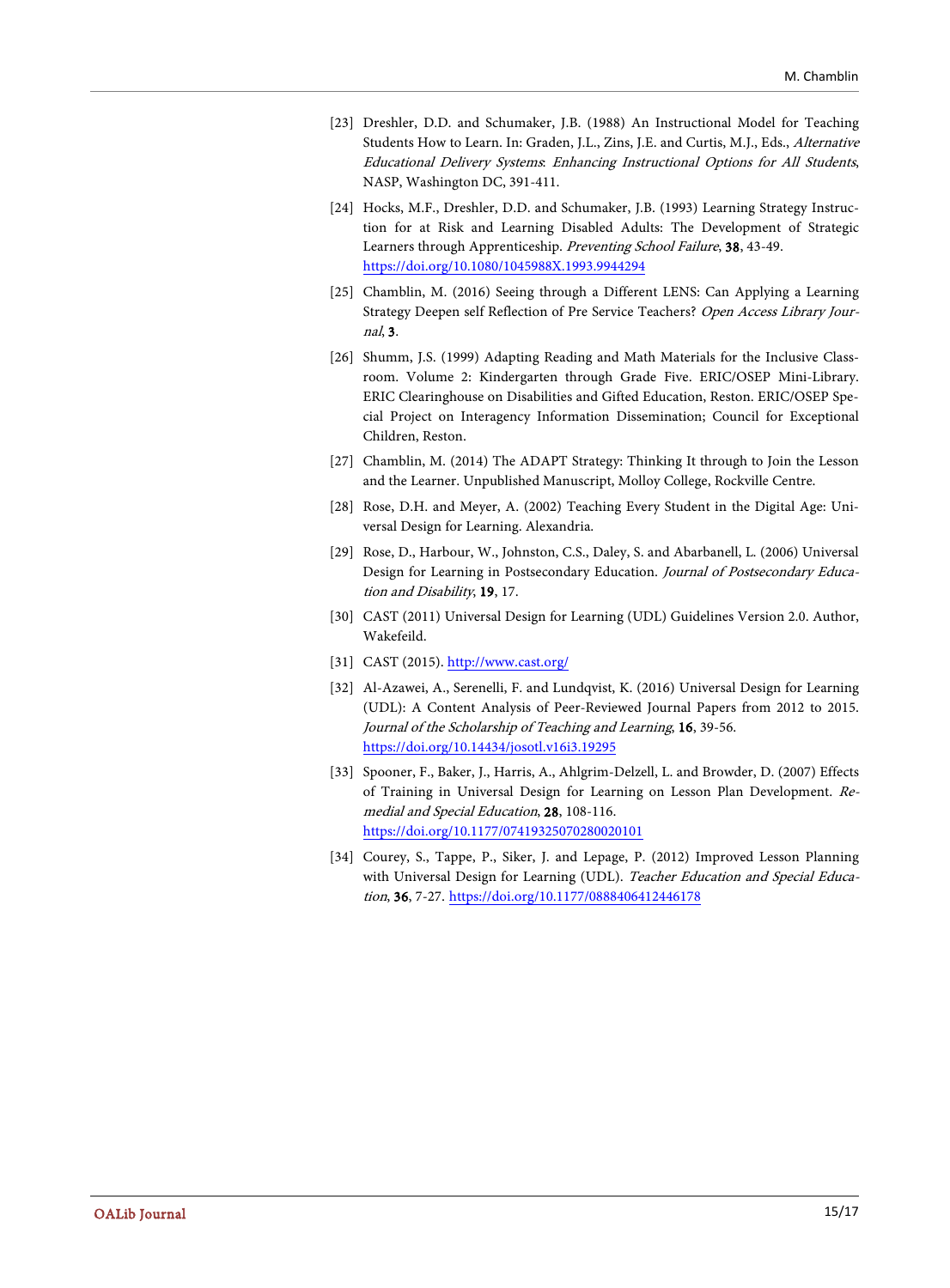# <span id="page-16-0"></span>**Appendix A**

The ADAPT Strategy

A analyze the student's needs, strengths and assets

D dig into the pre-planned lesson parts: objective, material, motivation, procedure, strategies, assessment, independent practice

A ask reflective questions concerning mis matches for the diverse learners after envisioning the pre-planned parts

Are there multiple means of representation for what is essential in this lesson?

Are there multiple ways for the student to express what he knows?

Are there several pathways or points to initiate and sustain engagement?

P put "it" in words and then in writing

T tessellate-does the adaption fit in the lesson without causing attention which is potentially embarrassing?

Note: The ADAPT Strategy developed by Chamblin, 2014

# <span id="page-16-1"></span>**Appendix B**

I. Provide Multiple Means of Representation:

- 1. Provide options for perception
- 1.1 Offer ways of customizing the display of information
- 1.2 Offer alternatives for auditory information
- 1.3 Offer alternatives for visual information
- 2. Provide options for language, mathematical expressions, and symbols
- 2.1 Clarify vocabulary and symbols
- 2.2 Clarify syntax and structure
- 2.3 Support decoding of text, mathematical notation, and symbols
- 2.4 Promote understanding across language
- 2.5 Illustrate through multiple media
- 3. Provide options for comprehension
- 3.1 Activate or supply background knowledge
- 3.2 Highlight patterns, critical features, big ideas, and relationships
- 3.3 Guide information processing, visualization, and manipulation
- 3.4 Maximize transfer and generalization

II. Provide Multiple Means for Action and Expression:

#### Your notes

- 4. Provide options for physical action
- 4.1 Vary the methods for response and navigation
- 4.2 Optimize access to tools and assistive technologies
- 5. Provide options for expression and communication
- 5.1 Use multiple media for communication
- 5.2 Use multiple tools for construction and composition
- 5.3 Build fluencies with graduated levels of support for practice and performance